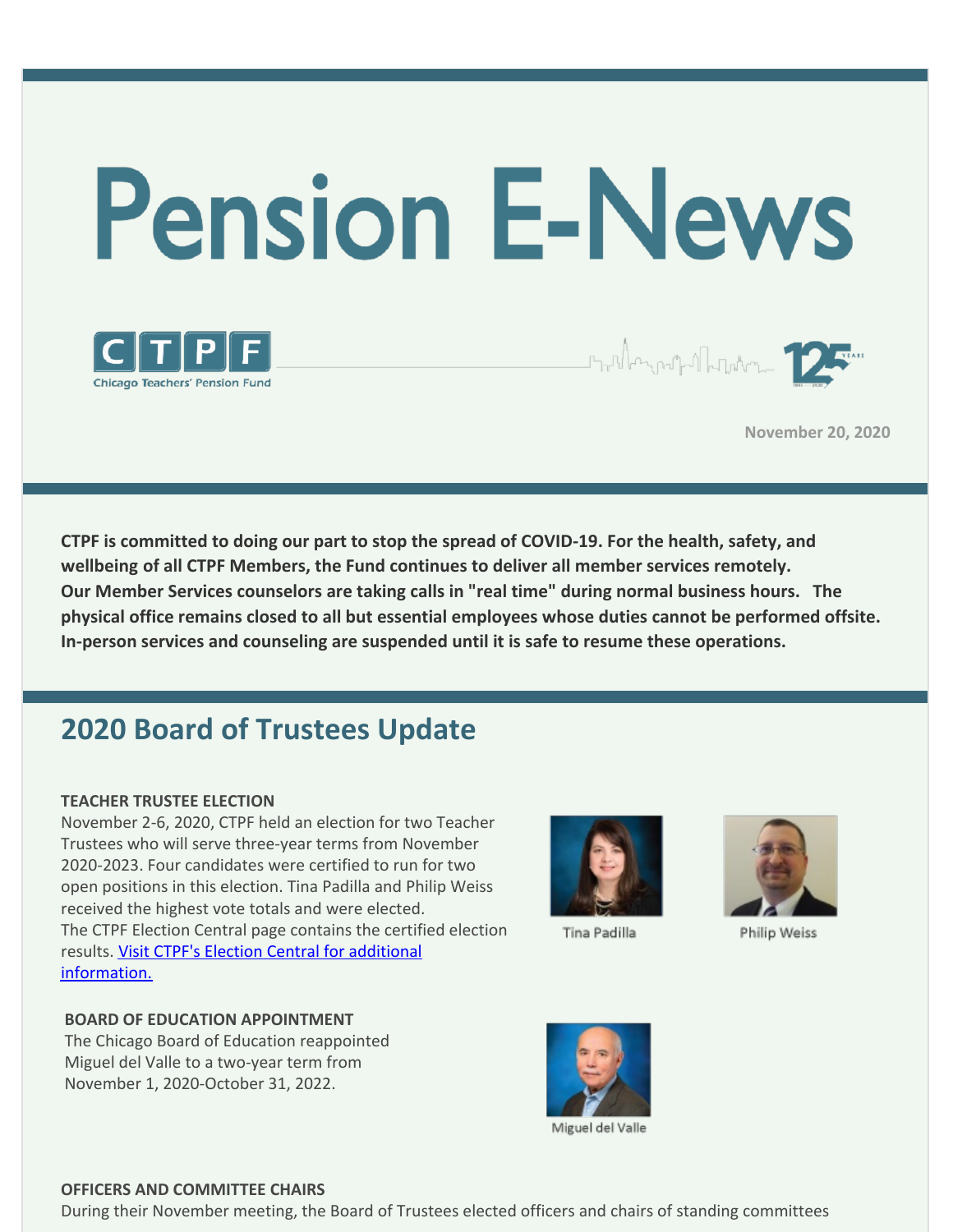for 2020-2021.

Officers of the Board of Trustees:









Jeffery Blackwell

Mary Sharon Reilly

Jacquelyn Price Ward

Chairs of standing Committees:

- Claims and Service Credits Committee, Mary Sharon Reilly
- Finance and Audit Committee, Jacquelyn Price Ward
- Investment Committee, Philip Weiss
- Pension Laws and Administrative Rules Committee, Lois Nelson
- Committee on Personnel, Mary Sharon Reilly

## **Save the Date: Town Hall Webinar**

CTPF will offer a Town Hall Webinar for members on Wednesday, December 16, 2020, at 4:30 p.m. Hosted by Interim Executive Director Mary Cavallaro, the webinar will include a quarterly financial update, 2020 election results, and an overview of pandemic operations. [Registration](https://ctpf.zoom.us/webinar/register/WN_rBz9ouPbTaaMRBxfU748Nw) is now open.





## **Pension Representative Stipends and Attestation Forms**

Pension Representatives qualify for a \$100 stipend if they viewed a webinar and shared 2020 CTPF Teacher Trustee election information with colleagues. In order to receive a stipend, Pension Reps must complete an Attestation Form and return it by November 20, 2020, to receive a stipend in December. Forms received after November 20, 2020, will be held for a second round of payments to occur in the new year. The Attestation Form can be [downloaded](https://www.ctpf.org/sites/main/files/file-attachments/pension_rep_attestation_form_final.pdf) here or from the [Election](https://www.ctpf.org/2020-election-central) Central website. You must have a valid credentials form on file to receive the stipend. Download the [credentials](https://www.ctpf.org/sites/main/files/file-attachments/2020_credentials_form_final.pdf) form here. During the pandemic, Pension Reps are encouraged to email forms to elections@ctpf.org.

| $\epsilon$<br>C T P F PINSON ASPRESENTATIVE<br>ATTESTATION FORM           |                        | COL COLLA                                                                                                                                                                                                                  |
|---------------------------------------------------------------------------|------------------------|----------------------------------------------------------------------------------------------------------------------------------------------------------------------------------------------------------------------------|
| m                                                                         |                        |                                                                                                                                                                                                                            |
| <b>Second</b>                                                             |                        |                                                                                                                                                                                                                            |
| w                                                                         |                        |                                                                                                                                                                                                                            |
| m                                                                         |                        | Project degrees markets will be an a 100 for attending transmit the starting and interests on African October 20, 24 kg                                                                                                    |
| ARK                                                                       |                        | and an additional 230 for distributing electron and sched materials is then reflects entitle resoluting the Josep                                                                                                          |
|                                                                           |                        | close based of framest Sunday Sunday Dental, Penniss Reproductivity will written (ACOst enrophistic SA) and                                                                                                                |
| u<br>u                                                                    |                        | Please release this form to (200 HS) (402)8 than Krider, Monitority 24, 24th, to writing your Highest Chack in<br>Encourage all attentions forms record any tenureber in, 1914, will be held for a second recept of expend |
|                                                                           |                        |                                                                                                                                                                                                                            |
| <b>POSSON ROYALSERSENT INFORMATIONS</b>                                   |                        |                                                                                                                                                                                                                            |
| <b>New Ave</b>                                                            |                        |                                                                                                                                                                                                                            |
|                                                                           | w.                     | base.                                                                                                                                                                                                                      |
| <b>Most fans (Commonly)</b>                                               |                        |                                                                                                                                                                                                                            |
| <b><i><u>Advertising</u></i></b> Sepa                                     |                        |                                                                                                                                                                                                                            |
|                                                                           | w                      |                                                                                                                                                                                                                            |
| <b><i><u>STATISTICS</u></i></b>                                           |                        |                                                                                                                                                                                                                            |
| Home Address House                                                        | <b>Made Point Inc.</b> | <b>Electricians</b>                                                                                                                                                                                                        |
|                                                                           | <b>Massen</b>          | -                                                                                                                                                                                                                          |
|                                                                           |                        |                                                                                                                                                                                                                            |
|                                                                           |                        | TOOL Digest deals wit be maketing partitions. Please state year for noter and hand address                                                                                                                                 |
| Alexandrations                                                            |                        |                                                                                                                                                                                                                            |
| C 1-store that I planded the DSA (100 Persian                             |                        |                                                                                                                                                                                                                            |
| Aspressed all on Election Units base an or belong                         |                        | I I shot the relationst states and solar                                                                                                                                                                                   |
| Oslebar 24, Januar                                                        |                        | <b>Riderials in my wheel and conductor the</b>                                                                                                                                                                             |
|                                                                           |                        | <b>New crew deared of insurance incident insurance</b><br><b>Piecher in the school</b>                                                                                                                                     |
| <b>Space</b>                                                              |                        |                                                                                                                                                                                                                            |
|                                                                           |                        | <b>Chair</b>                                                                                                                                                                                                               |
|                                                                           |                        |                                                                                                                                                                                                                            |
|                                                                           |                        | Pines (CTARK THIS FORM on and is presidented to provide to the N SD Art, This, or wa                                                                                                                                       |
| <b>Children Boschwart Promission Process</b>                              |                        |                                                                                                                                                                                                                            |
| 201 worth Levels Dewer, Julie (1900)<br>shipp, dask steel                 |                        |                                                                                                                                                                                                                            |
|                                                                           |                        |                                                                                                                                                                                                                            |
| If you are maing the facts via k.t. Mail, it                              |                        |                                                                                                                                                                                                                            |
| met be wested by 7.00 p.m.27) on trajes                                   |                        | If you have pre-pumpling, please spages                                                                                                                                                                                    |
| Noumber 24, 2018, for he included in the<br><b>Dennis Hond Po 3 mains</b> |                        | Level Hondy, Topervisor, Member Education<br>and Customic Jerry Company (Public Service)                                                                                                                                   |
|                                                                           |                        |                                                                                                                                                                                                                            |

# **CTPF COVID-19 Information & Resources**

CTPF has created our COVID-19 Response website[ctpf.org/covid-19](http://ctpf.org/covid-19). This website link provides you with CTPFup-

to-date information on the Fund's operations during the pandemic.

**Call or Email Member Services**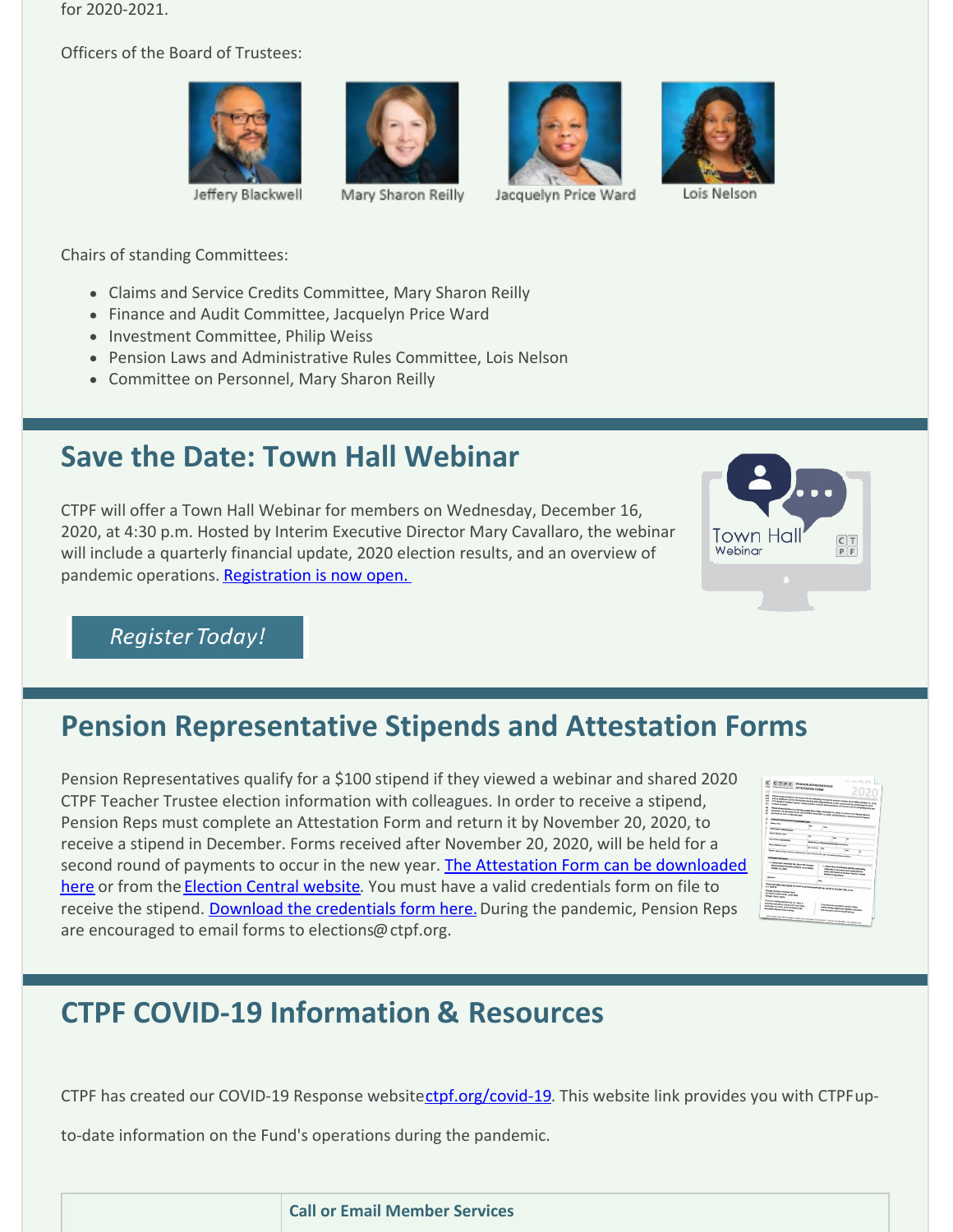|  | While CTPF remains closed to all but essential employees, new software makes it<br>possible for Member Services counselors to resume answering calls in "real<br>time," and to provide all call center functions. Calls will be answered during<br>normal business hours, 8:00 a.m. until 5:00 p.m., Monday through Friday.<br>Members who need assistance should call 312.641.4464 or<br>email memberservices@ctpf.org. |
|--|--------------------------------------------------------------------------------------------------------------------------------------------------------------------------------------------------------------------------------------------------------------------------------------------------------------------------------------------------------------------------------------------------------------------------|
|  | <b>Submit Documents Electronically</b><br>During the pandemic, U.S. Mail processing may be delayed. The best way to send<br>benefit applications and documents to CTPF is by fax 312.641.7185 or email an<br>attachment (.pdf or .jpg) to imaging@ ctpf.org.                                                                                                                                                             |
|  | <b>Help with Scanning</b><br>Need to scan a document to email to CTPF but you don't have a scanner? A<br>printer or smartphone scanning app or smartphone camera can help you get the<br>job done. Click here for more information on scanning.                                                                                                                                                                          |
|  | <b>Remote Notary Available</b><br>CTPF now offers remote notarization for CTPF documents. Members who would<br>like to use remote notary services should call 312.641.4464 or email<br>Memberservices@ctpf.org, and request a video conference for notarization. Find<br>more information here.                                                                                                                          |
|  | <b>CTPF Annuitant Health Plan Information</b><br>CTPF annuitant health insurance plans offer coverage for COVID-19 diagnosis and<br>treatment, and some have added additional telehealth and mental health<br>benefits. Find more information here, call the number on the back of your health<br>insurance card, or visit your carrier's website for specific benefit information.                                      |



All current meeting dates, office information, and upcoming event information can be found on the CTPF Calendar at [ctpf.org/calendar](http://www.ctpf.org/calendar).

### **STAY CONNECTED & SPREAD THE WORD**

While we must be physically apart, we will continue to email regularly to keep you updated on the ever-evolving situation. CTPF will continue to share information at [ctpf.org](http://ctpf.org) on social media, in E-Lerts, and in E-News. We also encourage you to connect with CTPF on social media; many of CTPF's more than 88,000 members are active on either Facebook, Twitter, and LinkedIn. Please consider forwarding this email to a friend who may be a fellow member. Register for email updates [here.](https://www.ctpf.org/)